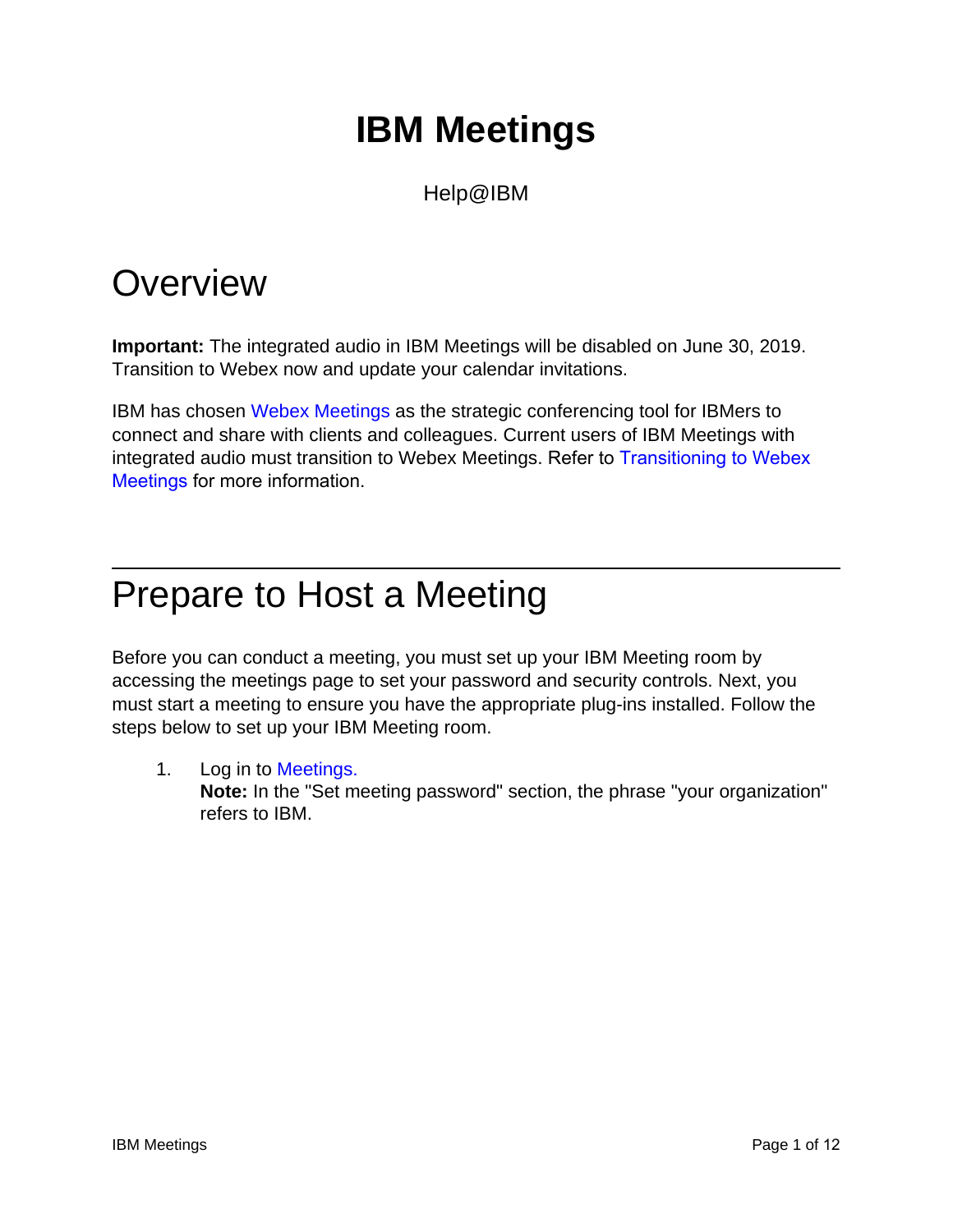| <b>Host a Meeting</b>                                                        | Join a Meeting                       |
|------------------------------------------------------------------------------|--------------------------------------|
| <b>Host Meeting</b><br>Meeting ID: 7629-3823                                 | Enter meeting ID<br><b>Join</b><br>٠ |
| Your meeting link: https://apps.na.collabserv.com/meetings/join?id=7629-3823 |                                      |
| Note: Up to 200 participants can join your meeting, including yourself.      |                                      |
|                                                                              |                                      |
| <b>Meeting Security</b><br>٠                                                 |                                      |
| -Specify who can attend your meeting: $\circledast$                          |                                      |
| C Only members from IBM                                                      |                                      |
| All members, including members outside my company or organization            |                                      |
| <sup>9</sup> Anyone, including guests without membership                     |                                      |
|                                                                              |                                      |
| Set meeting password:                                                        |                                      |
| Your organization requires that you set a password for your meeting room.    |                                      |
| Password:<br>Confirm:                                                        | Set Password                         |
|                                                                              |                                      |
| View the Terms and Conditions for your organization.                         |                                      |
|                                                                              |                                      |

- 2. Set a meeting password.
	- a. In the "Set meeting password" section, enter your password. **Note:** Your meeting ID and meeting link URL are unique to you and remain constant.
	- b. Confirm your password by reentering it.
	- c. Click Set Password.

| Set meeting password:                                                     |                        |  |
|---------------------------------------------------------------------------|------------------------|--|
| Your organization requires that you set a password for your meeting room. |                        |  |
| The password is set.                                                      | <b>Change Password</b> |  |
| View the Terms and Conditions for your organization.                      |                        |  |

#### **Notes:**

- After you set your password, you don't need to set it again for each meeting you host.
- If you want to change your password, you can change it anytime by clicking Change Password on the "Welcome to Meetings" page.
- 3. Review the Meeting Security Control settings:
	- a. Launch your meeting by clicking Host Meeting on the Meetings page.
	- b. Click the "Who can join?" drop-down list arrow.
	- c. Select the option that suits your meeting purpose.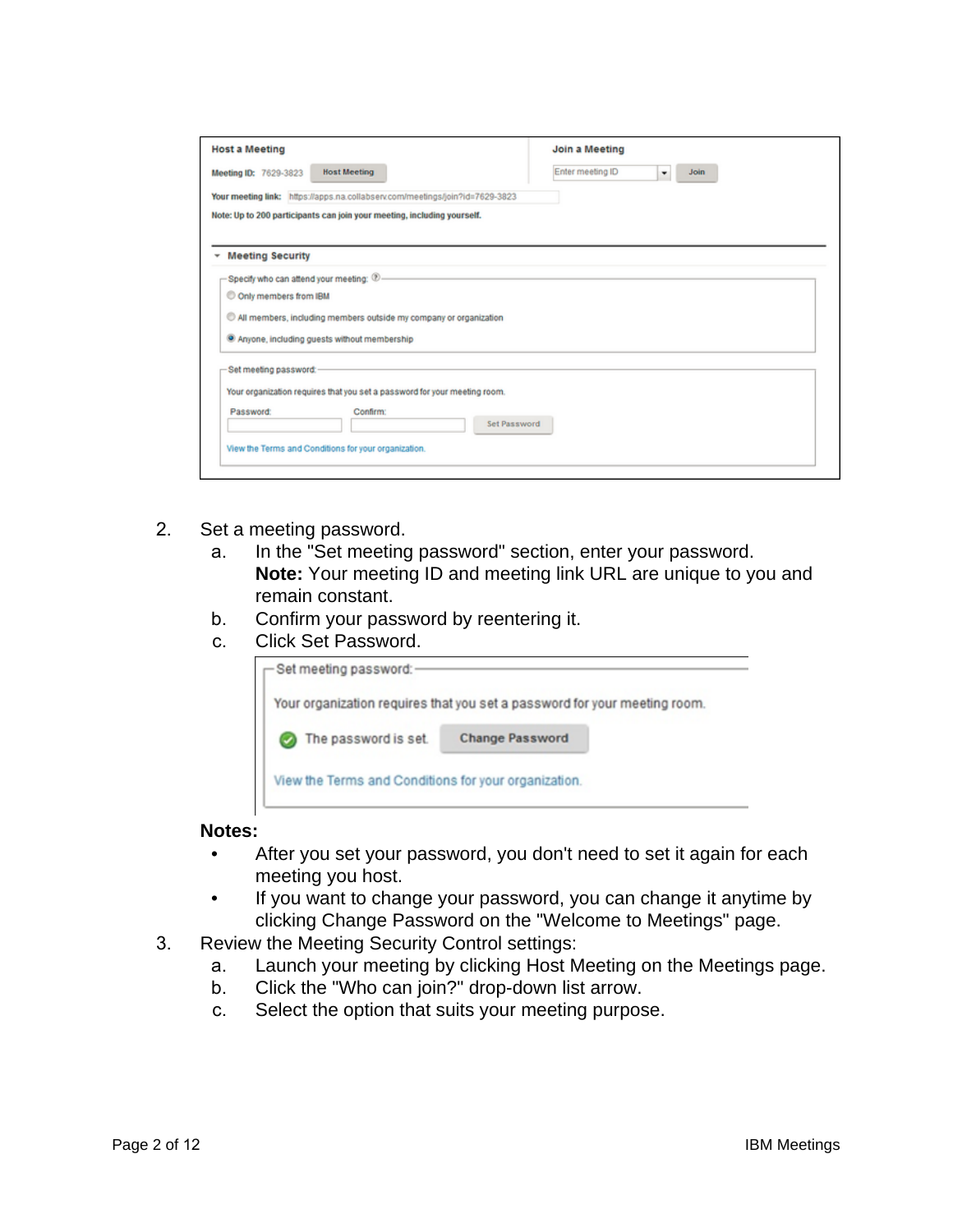| Welcome to Meetings<br>et's get started. |  |
|------------------------------------------|--|
| A password is set. Change                |  |
| Who can join?                            |  |
| Signed in users from any company         |  |
| Only signed in users from my company     |  |
| Signed in users from any company         |  |
| Anyone, including guests                 |  |
| Start Meeting $\odot$                    |  |

**Note:** By default, only users with a SmartCloud account can join the meeting, but you can allow clients or partners to join if you select "Anyone, including guests."

- 4. Launch an initial meeting and test the screen sharing to ensure you have the appropriate plug-in installed.
	- a. Launch your meeting by clicking Start Meeting on the "Welcome to Meetings" page.
	- b. With your meeting started, navigate through the different icons and try available options, such as uploading content to the Library or making another participant a presenter. You can access additional help about using IBM Meetings by clicking the Help icon.
	- c. Share your desktop to ensure the appropriate plug-in is installed.
- 5. Review your room settings from the Change Room Settings window. Use one of these methods:
	- From the gear icon, select Change Room Settings or Change Room Permissions.



• From the menu icon, select Change Permissions.



- 6. Enter the appropriate information or updates.
- 7. Click Save or Cancel, as appropriate.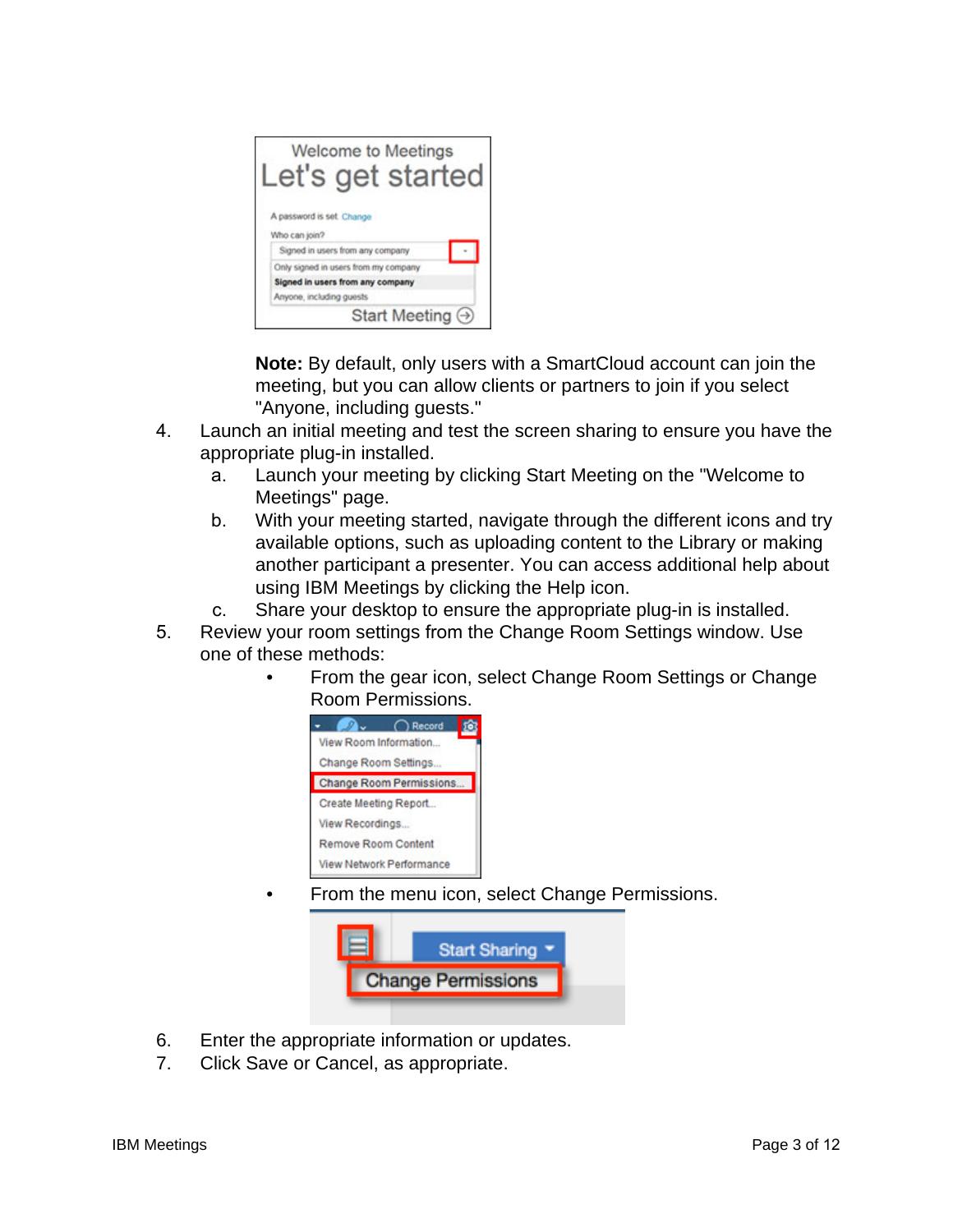You can now host meetings. Refer to Manage an Online Meeting for additional information.

# General Support Information

If you have any questions or concerns about IBM Meetings:

- Check the Cloud Meetings Resource Center.
- Post a question in the IBM Meetings forum.
- Search IBM Meetings Help.

Find issue-related help below:

- If the meeting doesn't open, check the status of the system under Connections Cloud — Meetings on the IBM Connections Cloud Status Page.
- If the issue isn't urgent, send an email to: **[EMAIL REMOVED]**.
- For issues requiring immediate attention, call the appropriate country support line:
	- U.S. Toll Free 1-888-376-0105 or US toll number 1-978-899-9192.
	- Refer to IBM Support for other country-specific contact information with hours of support.

All support for IBMers is in English. IBMers don't need to select local language support options.

# Transition to Webex

IBM has chosen Webex Meetings as the strategic conferencing tool for IBMers to connect and share with clients and colleagues. This page provides guidance to address some of the common questions and concerns IBMers have about the transition to Webex.

#### Get a Webex Meetings Account

IBM employees and contractors can get one Webex Meeting account with one Personal Meeting Room. Activate your account at ibm.webex.com.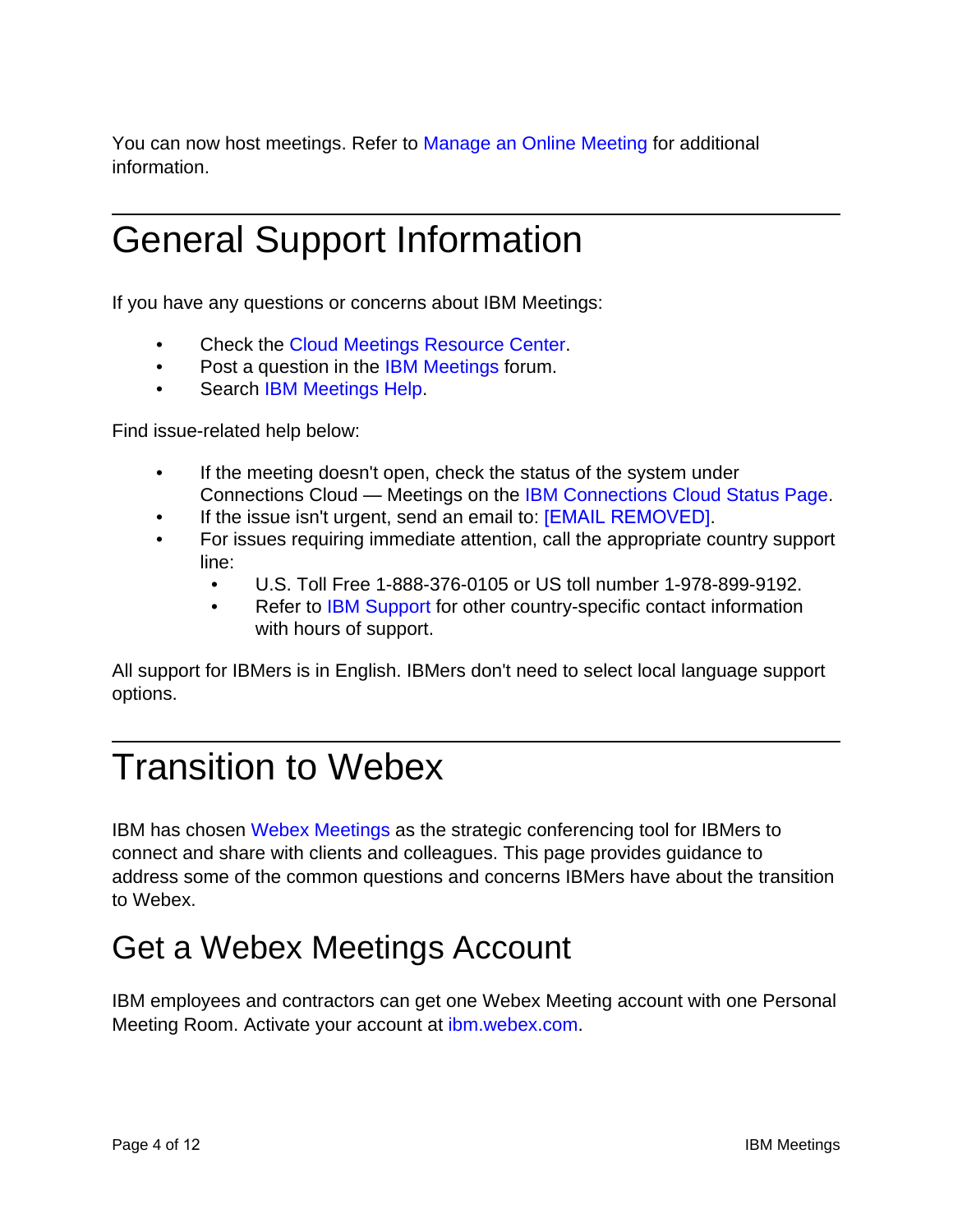For those transitioning from AT&T Global Audio Conferencing who currently use multiple AT&T accounts for back-to-back meetings, the next section outlines some of your options for conducting overlapping or simultaneous meetings with Webex.

### Maintain Privacy While Conducting Back-to-Back **Meetings**

There are a number of ways to conduct simultaneous or overlapping meetings and prevent unwanted participants from joining a meeting in progress. The standard solution is to schedule a Webex Meeting, and then share the unique meeting link in the meeting invitation you send.

Other alternatives that eliminate the effort of scheduling/rescheduling in two systems include:

- Use your personal room and manually lock the room to prohibit people from joining before you are ready to admit them. You can also set your preferences to automatically lock your room so you don't forget. Refer to Lock the Meeting Room - During a Meeting and Lock the Meeting Room - Automatic Lock for all Meetings for instructions.
- Alternate meetings using two personal meeting rooms (give delegate access to the alternate room). The two rooms used might be yours, the executive's you support, or other staff/team's personal meeting rooms. A task ID can also be provisioned with a Webex account if the team has one.
- Schedule two to three meetings in Webex Meetings for a future date. Title them Meeting Room #1, Meeting Room #2, etc. Put the resulting links in your Notes Online Meetings list, and use them multiple times up to that date, like multiple AT&T accounts.

**Note**: If the host joins late, attendees don't get a waiting room experience like the personal rooms. They have to refresh their browser or retry entering the meeting.

These and other alternatives are described in detail in Tip 7 of the Webex Meetings for EAAs Transitioning from AT&T Global Audio Conferencing presentation.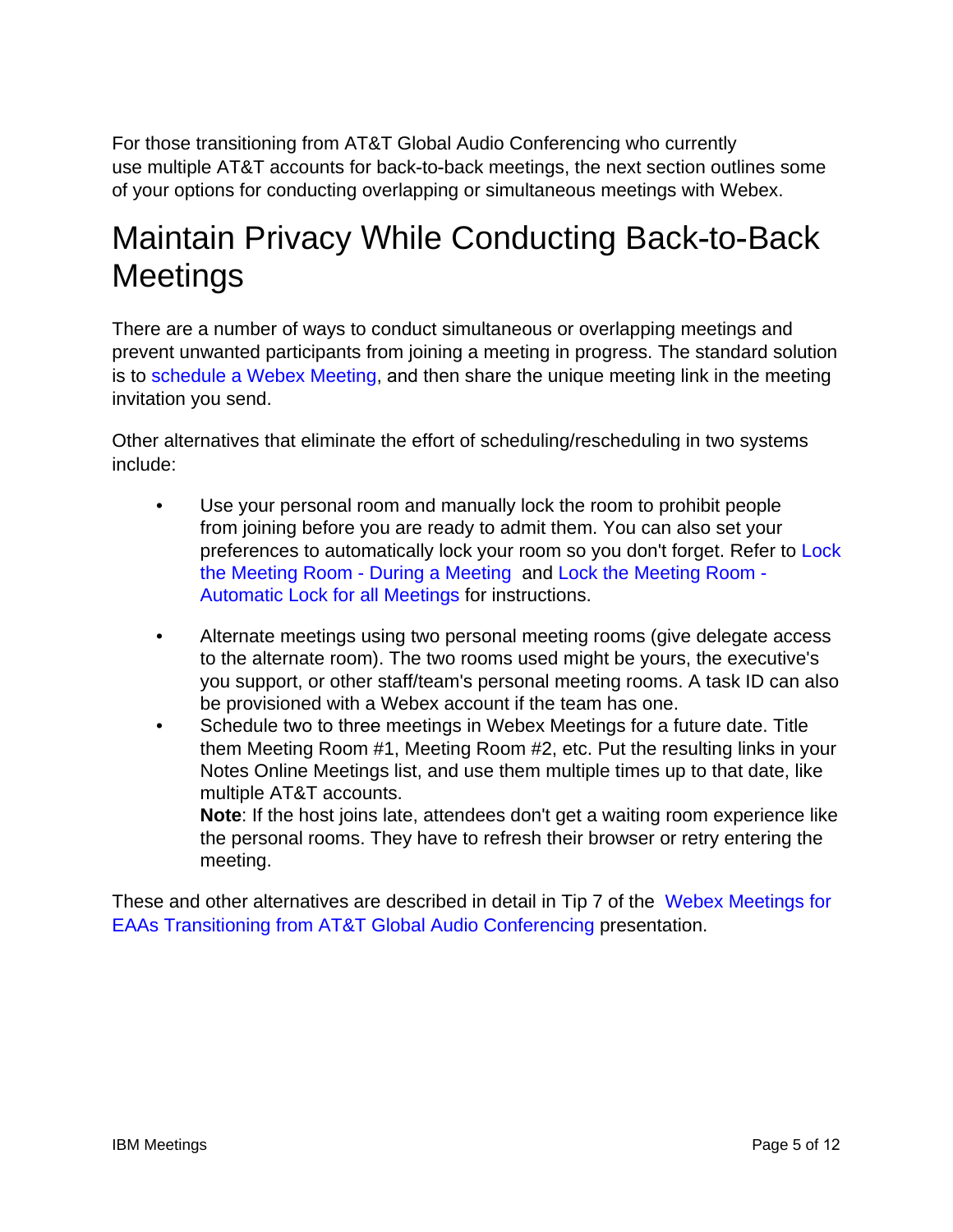#### Allow Clients to Attend Meetings Without Downloading Webex Meetings

There are several ways clients can attend Webex meetings without downloading Webex.

- Clients can join your online meeting without downloading a plug-in by selecting the "Join by Browser" option.
- Clients can join a meeting by phone, similar to an AT&T audio conference: In your invitations, include the meeting link, the phone number, and the meeting access code.

To identify your information refer to Identify Your Meeting Details.

• The host can have the meeting room call out to the phone attendee. Refer to Have the meeting host call you for details.

#### Attend Meetings on the Road Without Using Data

Use one of the following methods to attend meetings without using data.

- Use the IBM Call In Mobile App to join the meeting with the phone.
- Set up telephone auto-dial with the meeting passcode and your host pin or attendee ID for your meetings.
- Have the meeting host call you: To have a meeting call you, the host clicks on the More Options Icon, selects Invite and Remind, selects Phone, inserts your name and phone number, and then clicks Call.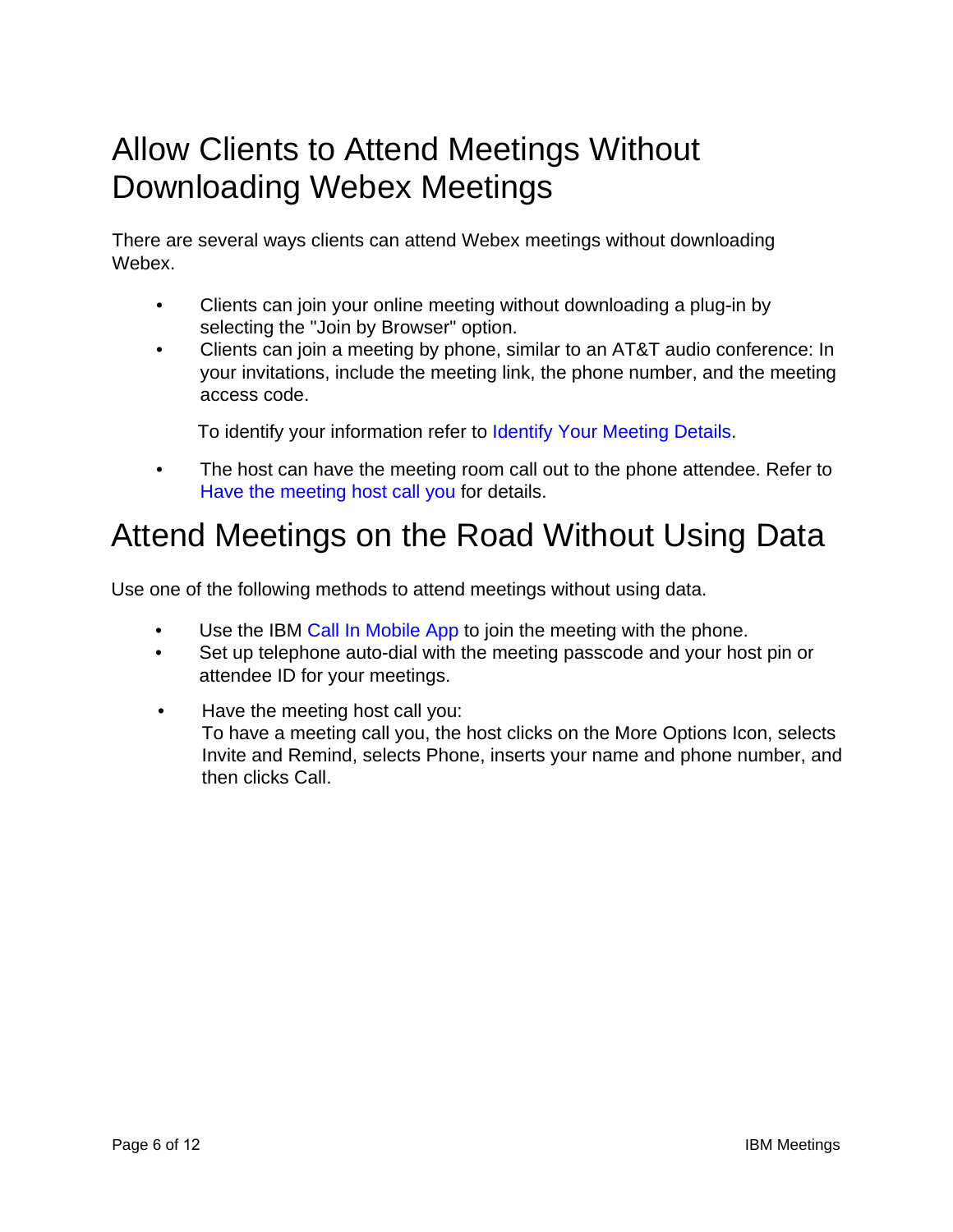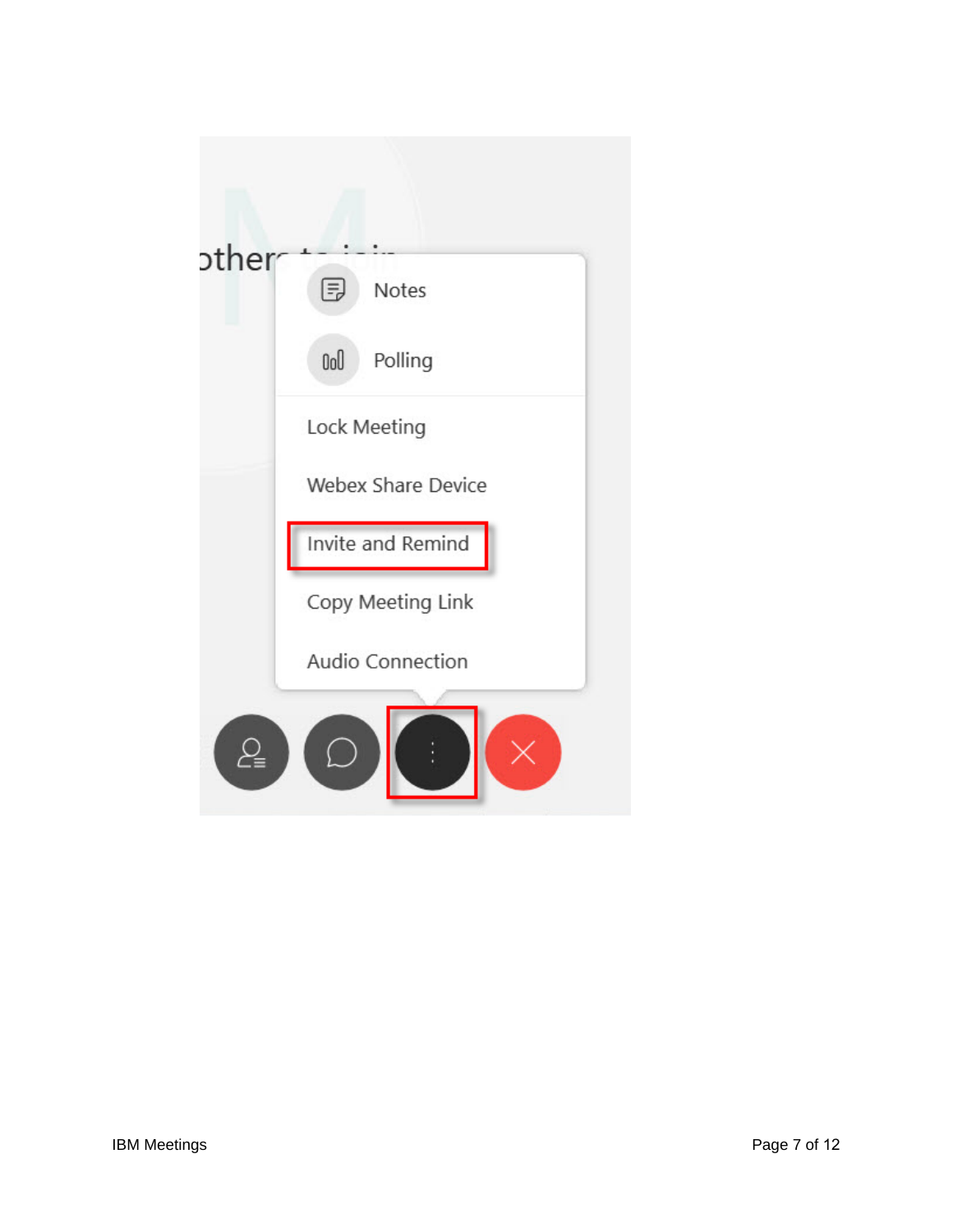|               | Invite & Remind | $\times$ |
|---------------|-----------------|----------|
|               |                 | 77       |
| Email<br>tŀ   | Phone           | Remind   |
| Invitee name: |                 |          |
|               | Phone user 1    |          |
|               | Phone number:   |          |
| ▓ॾॱ⊹1         |                 |          |
|               |                 |          |
|               |                 |          |
|               |                 |          |
|               |                 |          |
|               | Call            |          |
|               |                 |          |
|               |                 |          |
|               |                 |          |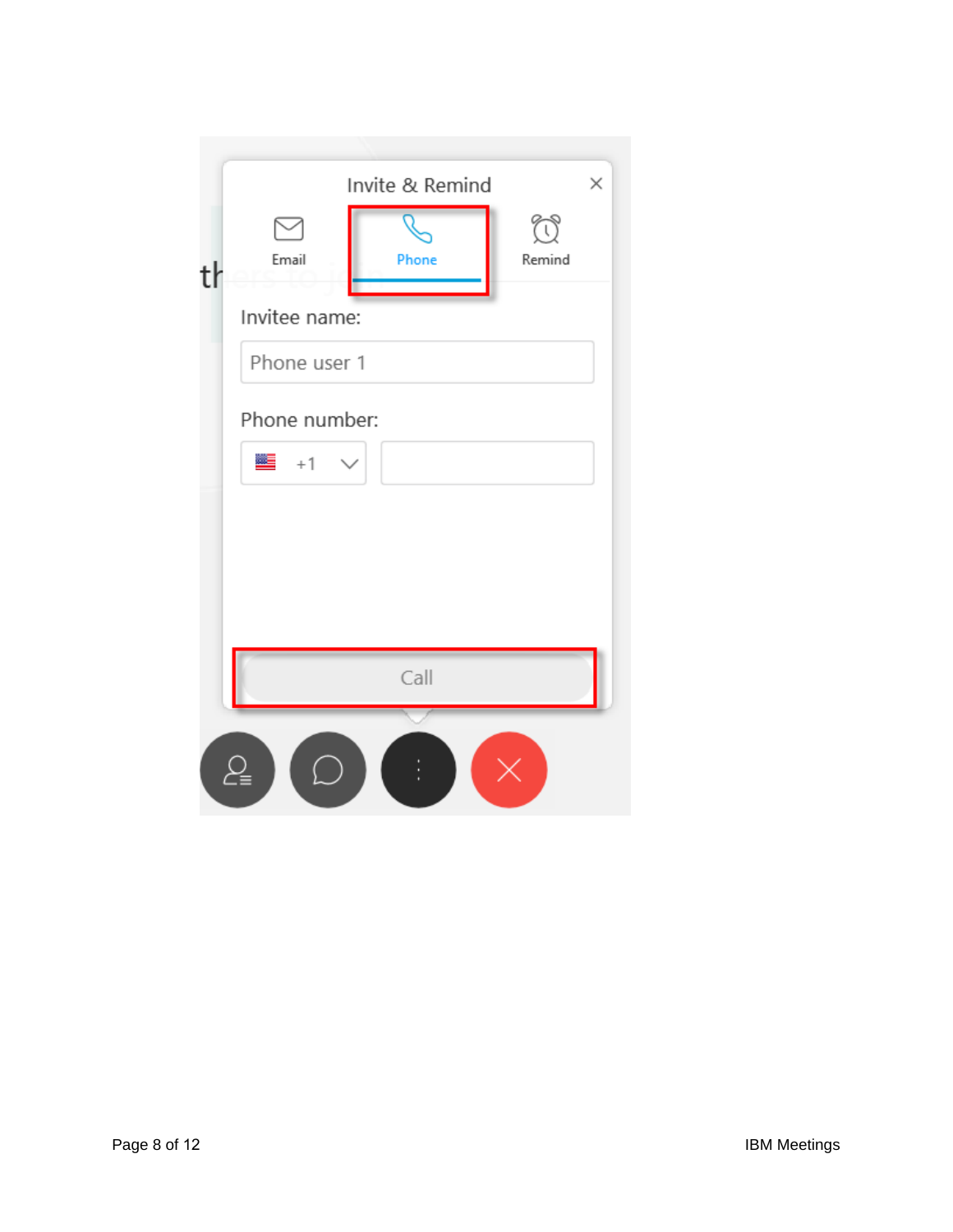## Audio Quality/Switch Audio

If you experience audio quality problems during a meeting, try the following:

- Pause Crashplan and your Notes replication.
- Turn off your own video stream. Click the video control button on the bottom of your meeting window and click Stop My Video.



• Turn off other attendee's video steams. Click View on the Webex menu, and uncheck Show Participant Video.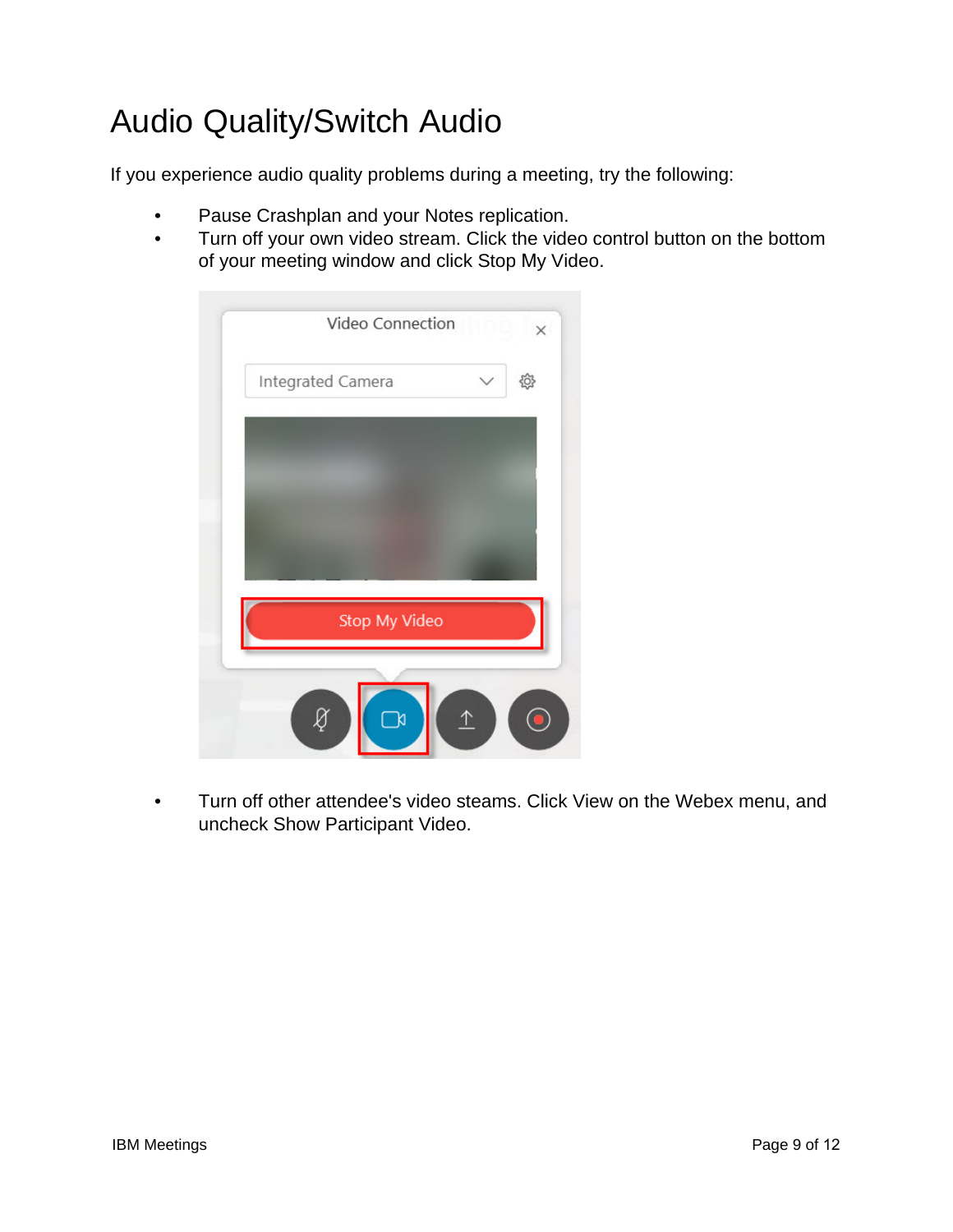| <b>View</b>        | Audio                                       | Participant                                                         | Meeting | Wind                     |
|--------------------|---------------------------------------------|---------------------------------------------------------------------|---------|--------------------------|
|                    | <b>Full Screen</b><br>Thumbnails            |                                                                     |         | <b>企器F</b><br><b>介出T</b> |
|                    | Rotate Page Left<br>Rotate Page Right       |                                                                     |         | <b>介出L</b><br><b>介出R</b> |
| Zoom In<br>Zoom To | Zoom Out                                    |                                                                     |         | #<br><                   |
|                    | <b>Fit to Viewer</b><br><b>Fit to Width</b> |                                                                     |         | $*$ 0<br>工 第0            |
|                    |                                             | <b>Automatically Advance Pages</b><br><b>Synchronize My Display</b> |         | <b>SEY</b>               |
| Panels             |                                             |                                                                     |         |                          |
|                    |                                             | ✔ Show Participant Video                                            |         |                          |
|                    |                                             | Show or Hide the Meeting Controls                                   |         | 1 F CJ                   |

• Change your audio connection. Click the More Options icon, click Audio Connection, click Switch Connection, and then select the connection type you want to change to.

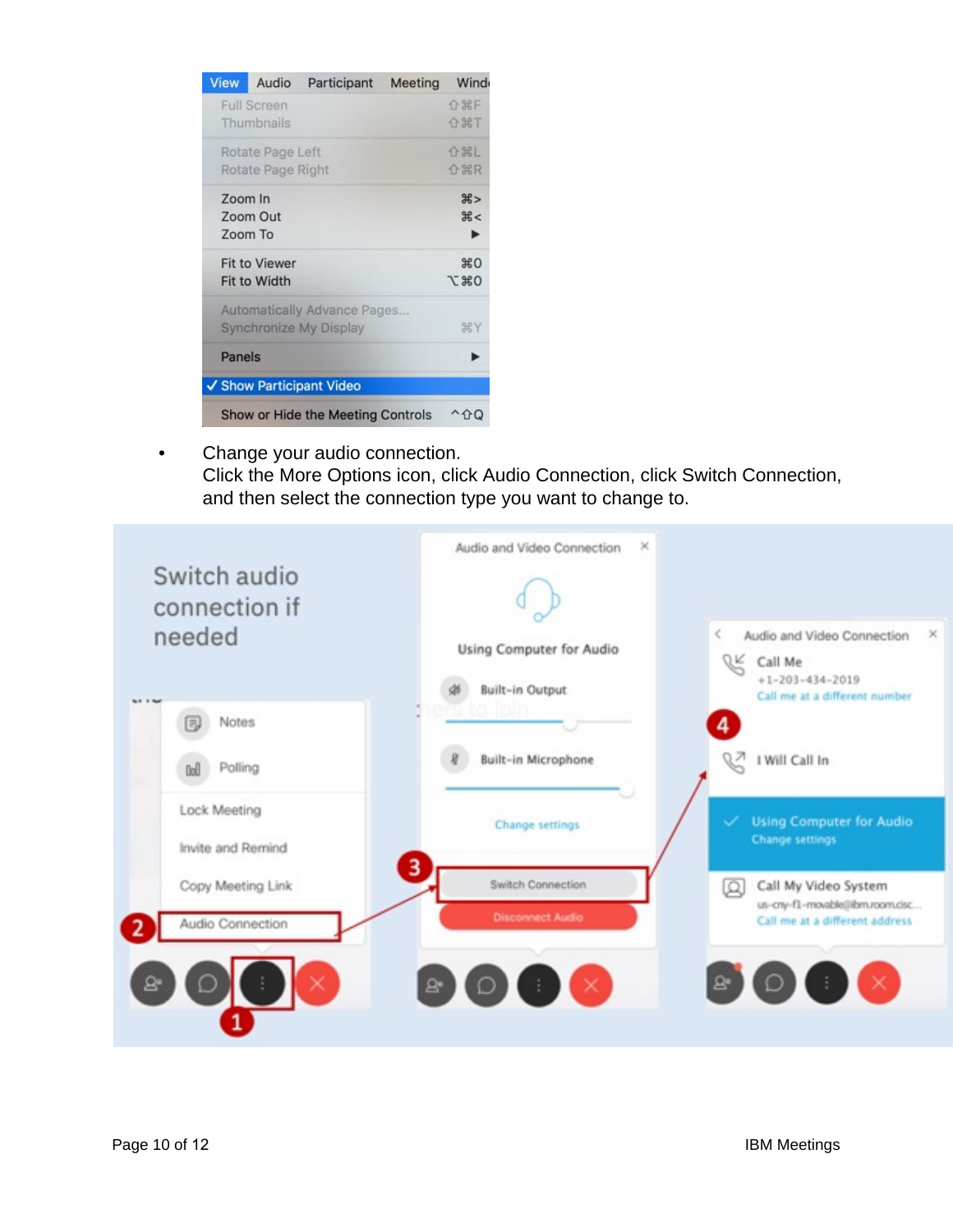#### Use Webex with Low Bandwidth

Most corporate sites have adequate bandwidth for basic conferences. If you have bandwidth problems, try these fixes:

• Turn off participant video. Click View in the Webex Meeting and uncheck Show Participant Video.

| <b>View</b> |                      | Audio Participant                  | Meeting | Wind          |
|-------------|----------------------|------------------------------------|---------|---------------|
|             | <b>Full Screen</b>   |                                    |         | <b>介器F</b>    |
|             | Thumbnails           |                                    |         | 介出工           |
|             | Rotate Page Left     |                                    |         | <b>介出L</b>    |
|             | Rotate Page Right    |                                    |         | <b>介出R</b>    |
| Zoom In     |                      |                                    |         | #             |
|             | Zoom Out             |                                    |         | <             |
|             | Zoom To              |                                    |         |               |
|             | <b>Fit to Viewer</b> |                                    |         | $^{12}$       |
|             | Fit to Width         |                                    |         | <b>JE 360</b> |
|             |                      | <b>Automatically Advance Pages</b> |         |               |
|             |                      | <b>Synchronize My Display</b>      |         | <b>HY</b>     |
| Panels      |                      |                                    |         |               |
|             |                      | ✔ Show Participant Video           |         |               |
|             |                      | Show or Hide the Meeting Controls  |         |               |

- Pause applications like CrashPlan backup that use the network.
- Join by phone if needed.

#### Use Webex without Video

You can join the meeting without turning on your video, or you can turn it off whenever you want during the meeting. Click the Video control button and click Stop My Video.